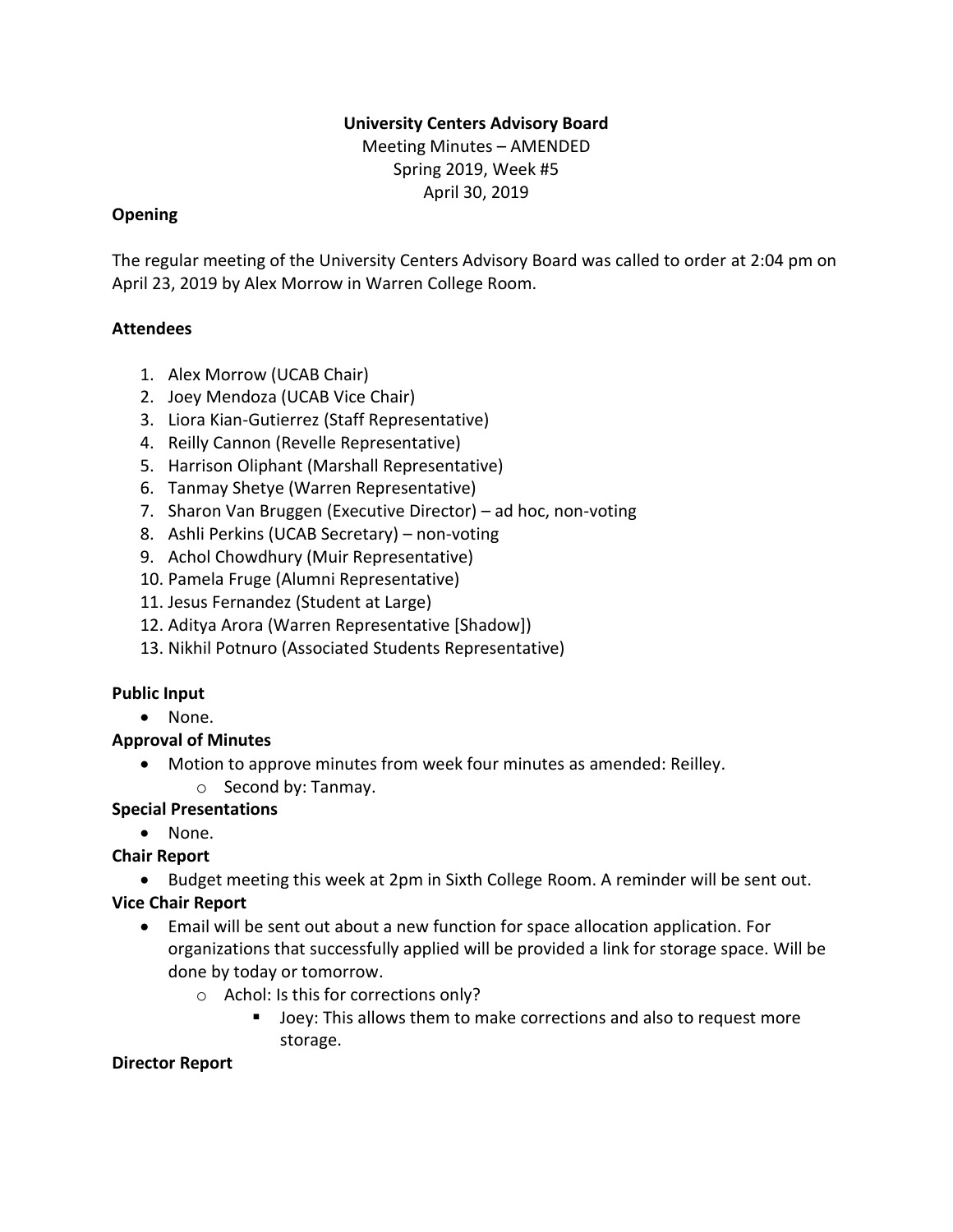- The survey has been completed. Trying to parse through data and will hopefully be available next week. News about price center will be discussed in New Business.
	- o Achol: Is the Soda and Swine deal over?
		- Sharon: Soda and Swine is still building and expected to open in June.
	- o Achol: Is that once school is over?
		- Sharon: Yes.

## **New Business**

- Motion to move order to Member Reports: Jesus.
	- o Second by Reilley.
- Alex: So the member at large position, requirement for one to be commuter?
	- o Tanmay: why did they want a commute position again?
		- Jesus: Commuters don't have a hub on campus. So the needs tend to encompass those of residential students and not commuters who tend to be older.
			- Alex: Are you proposing a separate positon?
				- o Jesus: Just changing the rebranding language by removing one position to add another.
					- Reilley: There's no need to add two students in addition to the student at large.
					- Alex: We need to clarify that it's making a requirement for one of the member at large position to be a commuter.
				- o Joey: I like either position because adding that requirement makes it a commuter position anyways. Either option will be the same thing. Simultaneously, we need to look at how we support our student at large positions since they don't have a council to represent like other positions. We need to look at how we're developing them to find a voice for advocacy. We're not affecting change if we're not supporting them.
		- Joey: Did anyone hear back about the transfer position?
			- No one did.
		- Achol: Can I receive clarification about the new position?
			- Joey: The adjustment is that one student at large position has to be a commuter.
- Motion to table this discussion about the member at large position until next week: Harrison.
	- o Second by Joey.
- Price Center Marquee
	- $\circ$  Sharon: Screens in and outside of the Price Center are channels for students to market and message to other students. Last time this was discussed was about four to five years ago and we've been denying any requests. The campus is developing lots of partnerships, one example of this is Lyft. Promoting Lyft on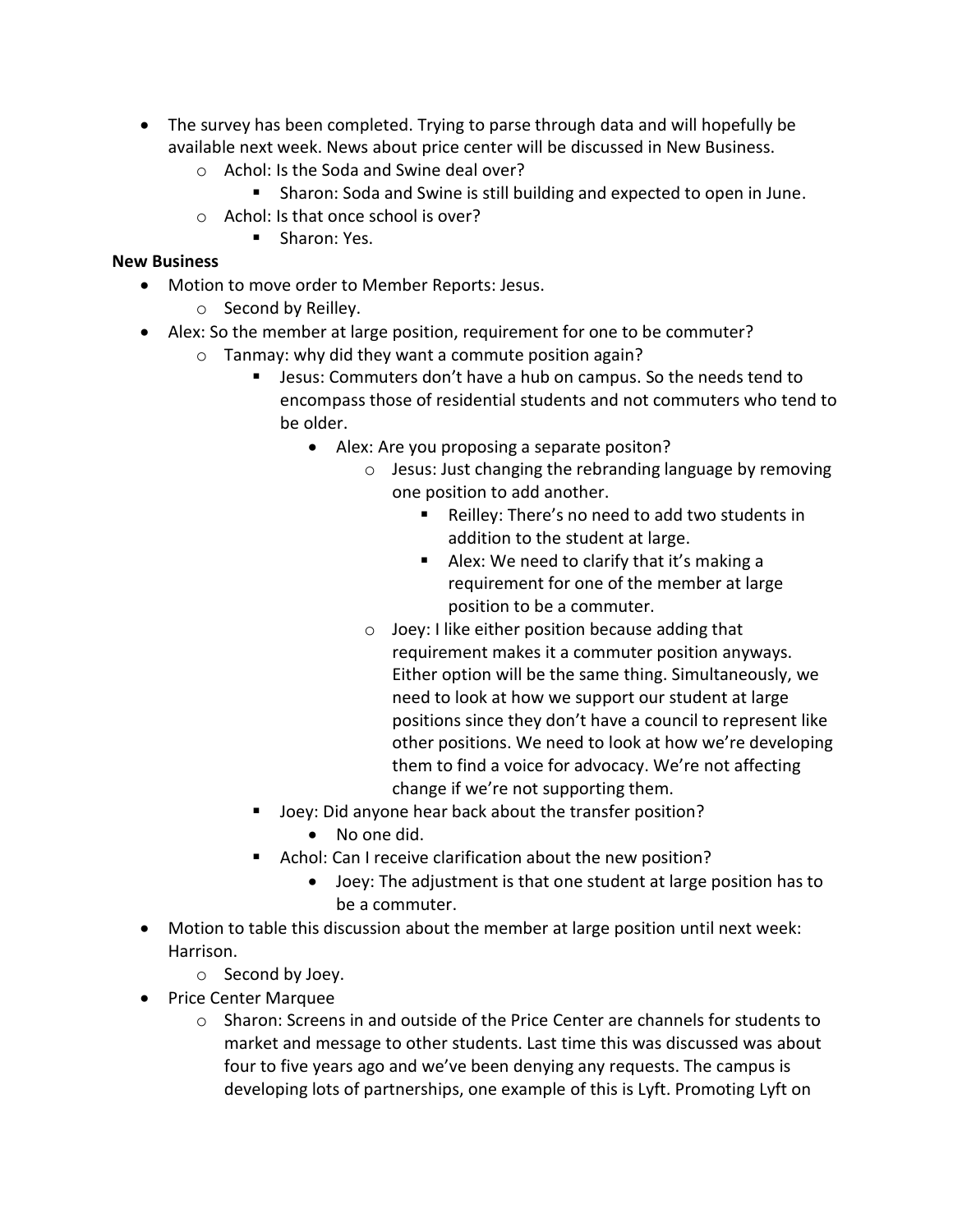Marquee: Is this a Campus initiative or corporate advertising? Different levels of conversation need to occur. So we're currently saying no to corporate advertising. One credit union is partnering with UC San Diego as well and they may ask to advertise in the future.

- Reilley: Is there limited amounts of advertisement space? If yes, then it is no problem to allow them.
	- Sharon: Right, there isn't a limited since it plays in a loop.
- Reilley: How many advertisements are there usually?
	- Sharon: About eight to ten.
- Achol: This goes against rebranding and it doesn't focus on the students. Only as being advertisements. If we allow this, how do they compete against student organizations since student organizations don't have the resources to compete/pay for advertisements?
- Jesus: A conversation about requiring companies to pay for space needs to occur and where would that money go?
	- Sharon: If everyone says okay, we'd develop a proposal plan to develop a fee based charge. There would need to be a fee attached and students would remain free. This would mean a limited number of corporate advertisements.
- Tanmay: Student Center started as a place for the students s we should deny this request since that's skews the focus.
- Aditya: I agree with everyone else, but we would have to decide which corporate advertisements to allow since Lyft is helpful since students use it to get around, but a credit union may not appeal to the majority.
- Joey: There's a difference between advertisements of Starbucks and discounts for Lyft. The partnership with Lyft was to benefit the students. If we don't want to be viewed as a food court, then we shouldn't treat the space as one. This doesn't fit in with student focus branding.
- Pamela: This highlights the partnership with those that are helping students which is a good thing. The paid advertisements would help with providing extra revenue to do things for students. I don't see a difference between advertisements in the Guardian and on Price Center Marquee.
- Reilley: I'm for a limited amount of advertisements with partnerships like Lyft. This is another opportunity to increase revenue. The marquee doesn't have many advertisements anyways. We just need to set regulations.
- Alex: Can you charge the campus for putting advertisements?
	- Sharon: Yes, you could set a structure. It's a matter of defining it in the program.
- Jesus: The amount of organizations who want to use it won't change, but those outside of the campus who want it use it will change and increase. We need to see about the advertisements we want and we need to be mindful of corporate social responsibility and looking into their history.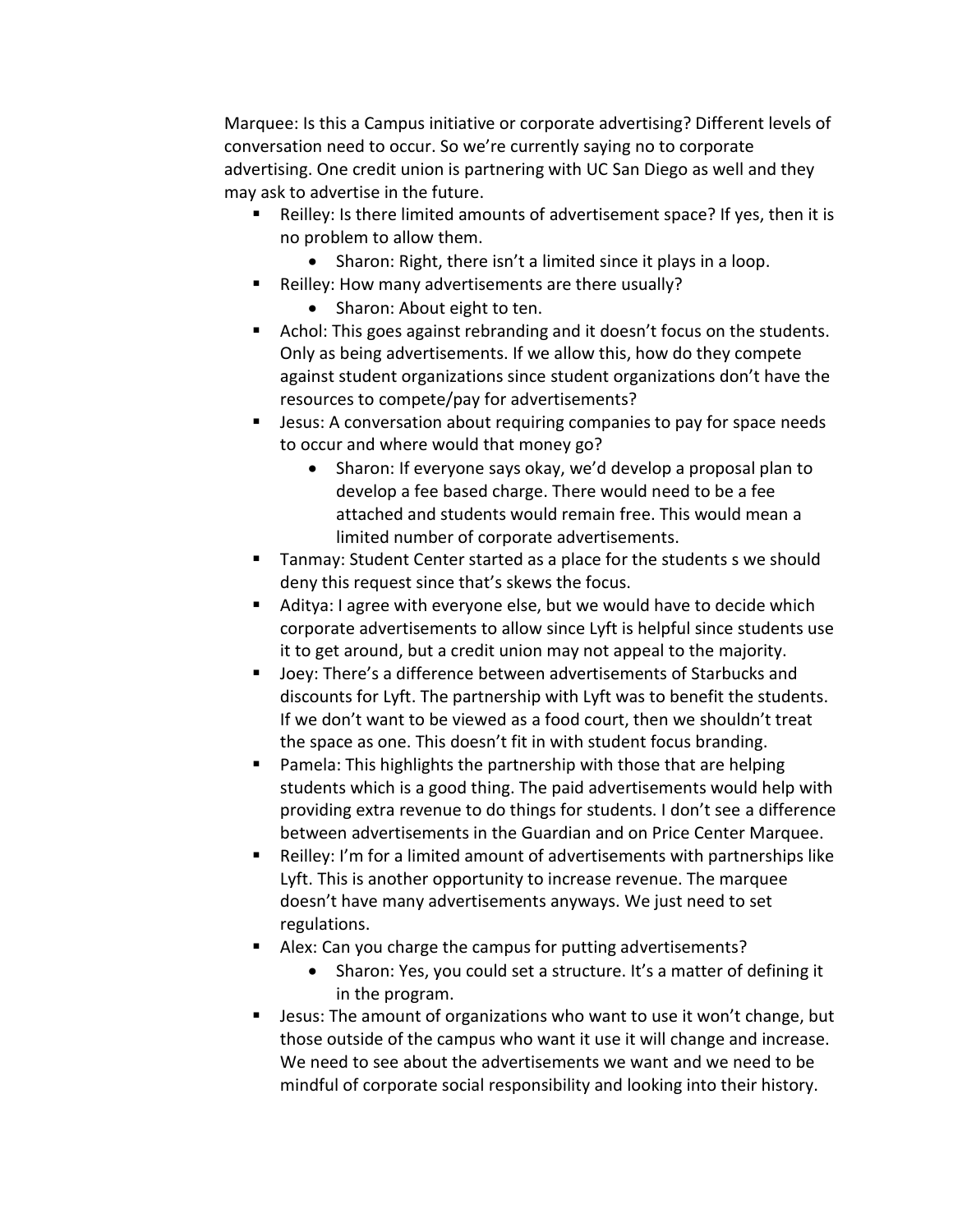- Joey: I like the idea of charging corporations. Great for University Centers and University Centers Advisory Board could donate the money for the needs hub or food pantry to help students who are food insecure. What does this open up for advertisements? If we only kept these ads for the marquee, that's one thing. But TVs in the Price Center food area would be a different idea. I have no problem with advertisements in the vendor space.
- Aditya: Certain regulations for advertisements would be good and should be a case by case basis situation.
- Sharon: Would developing an outline/proposal about the types of advertisements with the committee help come to a conclusion?
	- Joey: Is the marquee the biggest place for advertisements where students see it?
		- o Sharon: Yes.
- Table this discussion with a contingency that Sharon brings results from her team: Joey o Second by Jesus
- **Member Reports**
	- Achol: Some didn't like the word union, but others like this part of the name. Reminds them that there's more to the Price Center. 17 in favor, 3 not in favor. Question about if Price Center was the only thing changing?
		- o Sharon: This is still part of the conversation. It's an option to change other building names as well. It's likely we would change the names. For Price center it's an easy change, but for Student Center it's a bit of a deeper conversation.
		- $\circ$  Achol: Union suits the Original Student Center more than Price Center since it has more resources for students like the LGBTQ Center.
	- Motion to reorder back to new business: Jesus.
		- o Second by Reilley.

# **Old Business**

- None.
- **Open Forum**
	- Joey: UCAB budget? What happened to the conversation about how to utilize it?
		- o Alex: Any small projects for this?
			- None.
	- Sharon: For transfer and commuter position: We want to consult charter for this final position. Need to vote on this twice since it's a charter change.
	- Jesus: What is the application status of other student at large positon?
		- o Alex: I'm going to bring this up in the executive meeting.

## **Announcements**

- Liora: Today's my last day. So thank you for welcoming me. And I wish you all the best.
	- $\circ$  Joey: Thank you for your involvement and positivity to the University Center Advisory Board.

## **Adjournment**